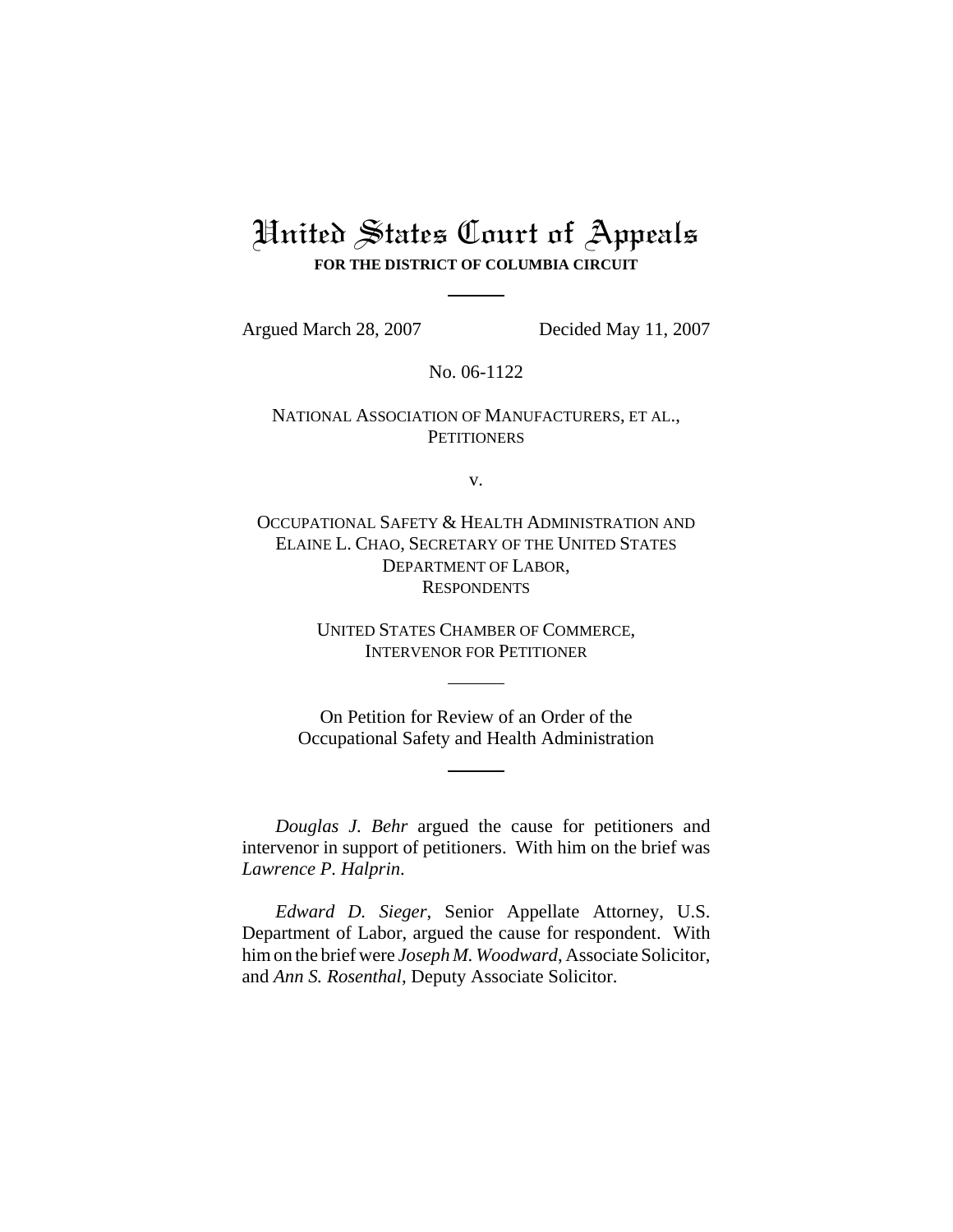Before: SENTELLE, HENDERSON, and TATEL, *Circuit Judges*.

Opinion for the Court filed by *Circuit Judge* TATEL.

TATEL, *Circuit Judge*: Under the Occupational Safety and Health Act ("the Act"), parties adversely affected by an occupational safety or health standard may file a petition for review "at any time prior to the sixtieth day after such standard is promulgated." 29 U.S.C. § 655(f). In the 1980s, the Department of Labor issued a standard prescribing hazard disclosure requirements for the chemical industry. Among other things, the standard imposes obligations based on the "latest edition" of a list of dangerous chemicals published by a private group of industrial hygienists. When the hygienists added several chemicals to the list in 2006, industry groups filed this petition for review, arguing that publication of the privately created list effectively amended the standard without notice and comment. Because the references to the "latest edition" of the hygienists' list have been part of the regulations for some twenty years, we dismiss the petition as untimely.

**I.**

In order to "assure so far as possible every working man and woman in the Nation safe and healthful working conditions," 29 U.S.C. § 651(b), Congress enacted the Occupational Safety and Health Act of 1970, 29 U.S.C. §§ 651- 78, giving "[p]rimary responsibility for the implementation of the Act . . . [to] the Secretary of Labor." *Gen. Carbon Co. v. OSHRC*, 860 F.2d 479, 480 (D.C. Cir. 1988) (citing 29 U.S.C. § 655). In 1983, acting pursuant to this authority, the Department, through the Occupational Safety and Health Administration (OSHA), promulgated the Hazard Communication Standard (HCS), which "imposed various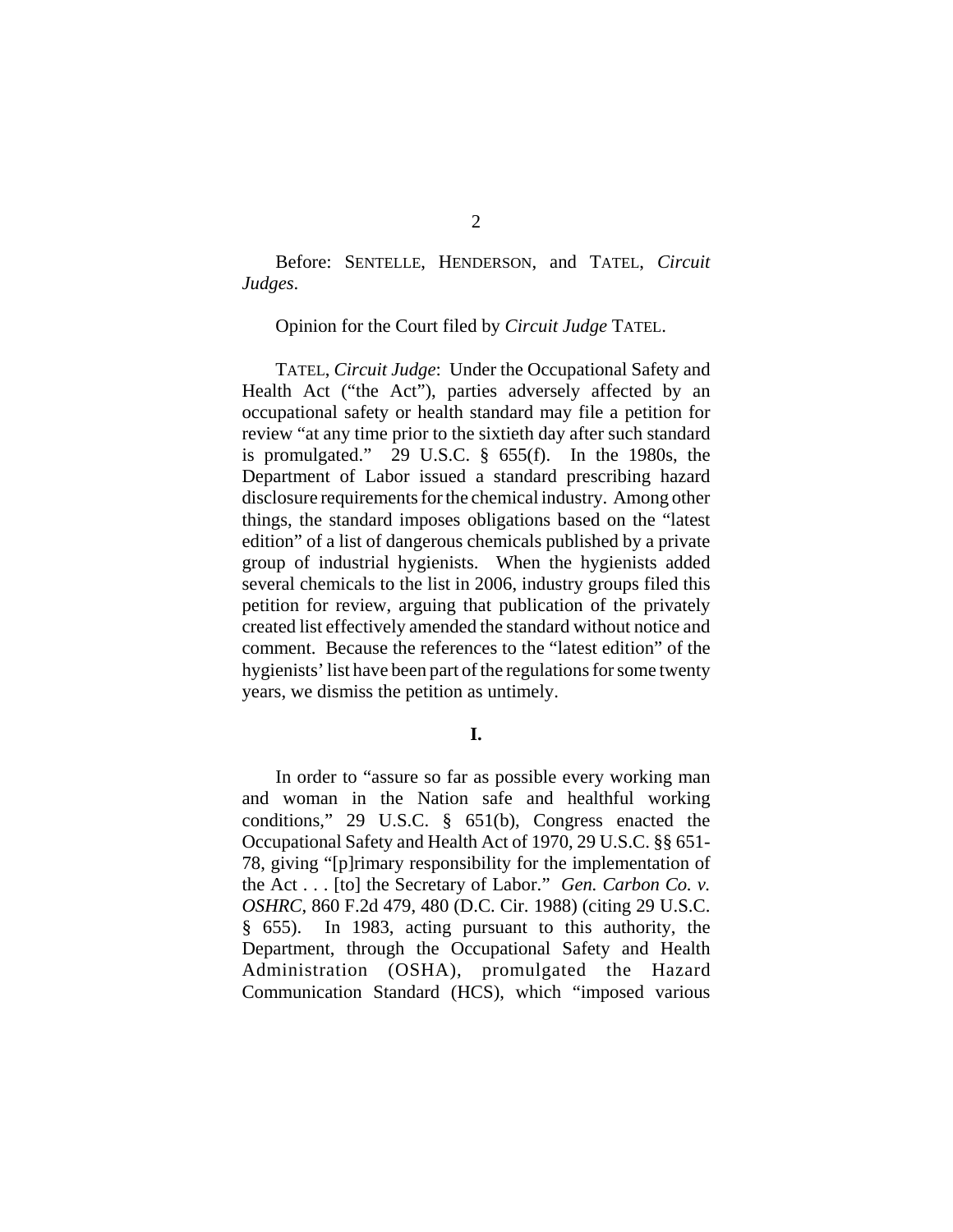requirements on manufacturers aimed at ensuring that their employees were informed of the potential hazards posed by chemicals found at their workplace." *Dole v. United Steelworkers*, 494 U.S. 26, 29 (1990). Critically for present purposes, the HCS requires chemical manufacturers and importers to provide employees and customers with safety information—via labels and material safety data sheets (MSDSs)—about the hazardous chemicals they make or import. 29 C.F.R. § 1910.1200 (d)–(g).

This case primarily concerns how particular chemicals are classified as hazardous. Rather than attempting to identify every hazardous chemical, the HCS "places primary responsibility for determining which products are hazardous on the chemical manufacturer or importer." *United Steelworkers v. Auchter*, 763 F.2d 728, 739 (3d Cir. 1985). Thus, the HCS defines a chemical as hazardous if "there is statistically significant evidence based on at least one study conducted in accordance with established scientific principles that acute or chronic health effects may occur in exposed employees," 29 C.F.R. § 1910.1200(c), and requires that companies "evaluate chemicals produced in their workplaces or imported by them to determine if they are hazardous," *id.* § 1910.1200(d)(1). Under this "one-study" rule, a company that manufactures a particular chemical is free to decide that a scientific study about that chemical is either unreliable or inapplicable, in which case it need not treat the chemical as hazardous. Companies choosing this option risk enforcement proceedings if OSHA disagrees with their assessment. *See* 29 U.S.C. § 658 (authorizing the Secretary of Labor or her designee to issue citations for violations of occupational safety or health standards).

The HCS, however, takes two categories of hazard determinations out of company hands. First, it deems hazardous any substance on OSHA's list of Toxic and Hazardous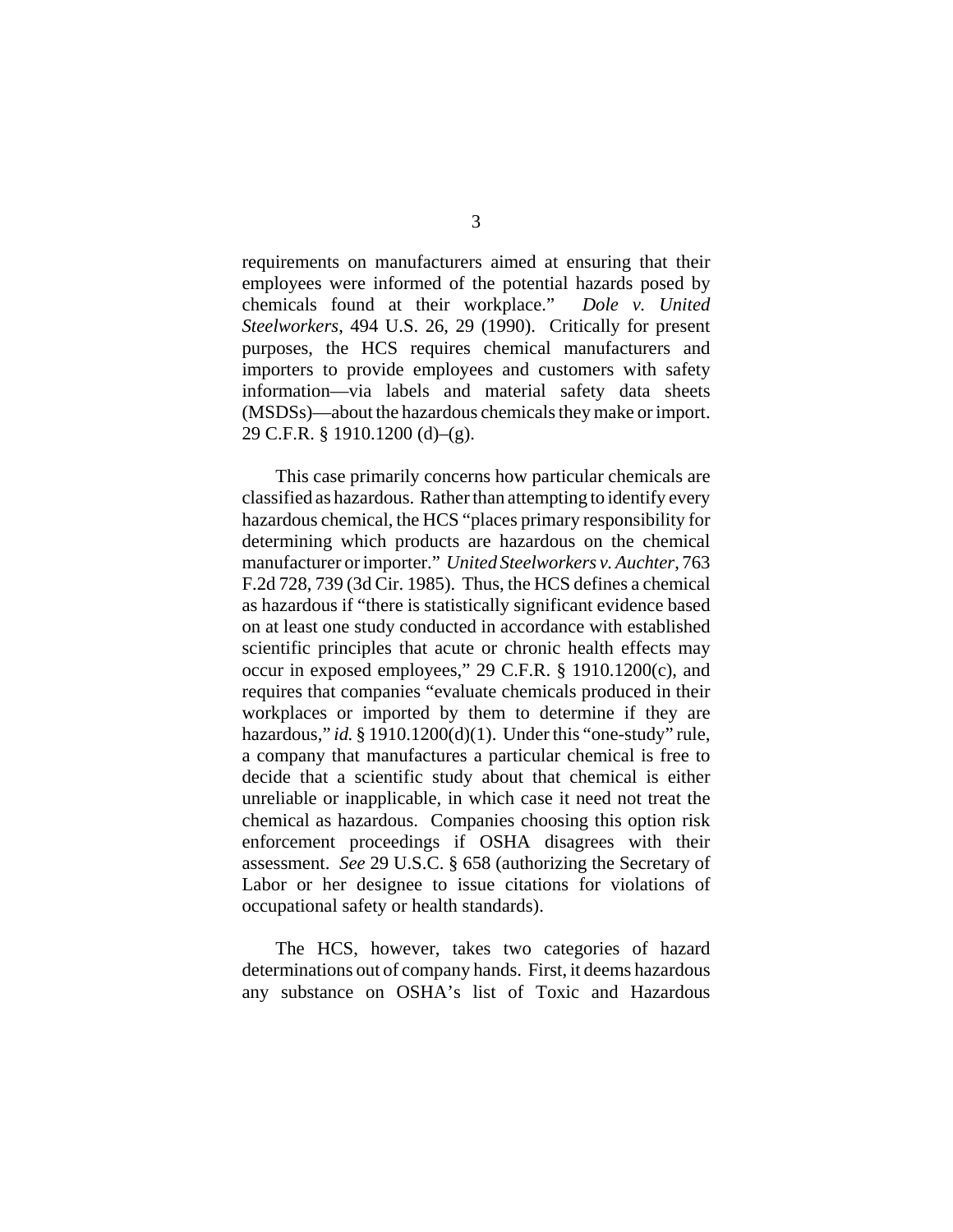Substances printed in subpart Z of 29 C.F.R. part 1910. 29 C.F.R.  $\S$  1910.1200(d)(3)(i). Second, and central to this case, the HCS provides that chemicals must be treated as hazardous if included in the "latest edition" of the "Threshold Limit Values for Chemical Substances and Physical Agents in the Work Environment" ("TLV list"), published by the American Conference of Governmental Industrial Hygienists (ACGIH). *Id.* § 1910.1200(d)(3)(ii). ACGIH describes itself as "an organization devoted to the administrative and technical aspects of occupational and environmental health. . . . [It] is a professional society, not a government agency." 2006 TLV List at ii. According to a "Statement of Position" printed with the 2006 TLV list, ACGIH's work reflects "scientific opinion based on a review of existing peer-reviewed scientific literature by committees of experts in public health and related sciences . . . . [of] the level of exposure that the typical worker can experience without adverse health effects." *Id.* at v.

ACGIH published an updated version of the TLV list on January 31, 2006. According to petitioners, the National Association of Manufacturers and other industry groups, as well as intervenor, the United States Chamber of Commerce (throughout this opinion, we shall refer to all as "NAM"), the 2006 TLV list "added five new substances [three kinds of calcium sulfate, coumaphos, and monochloroacetic acid] and their corresponding [threshold limit values] to the ACGIH TLV list." Pet'rs' Br. 12. The 2006 list also "established a [threshold limit value] for a substance (propylene . . .) previously only identified as an 'asphyxiant,'" "lowered the [threshold limit values] for nine substances already on the TLV list," and "changed the substantive notations associated with three substances already on the TLV list." *Id.* at 12-13. NAM's members manufacture or use chemicals affected by these changes.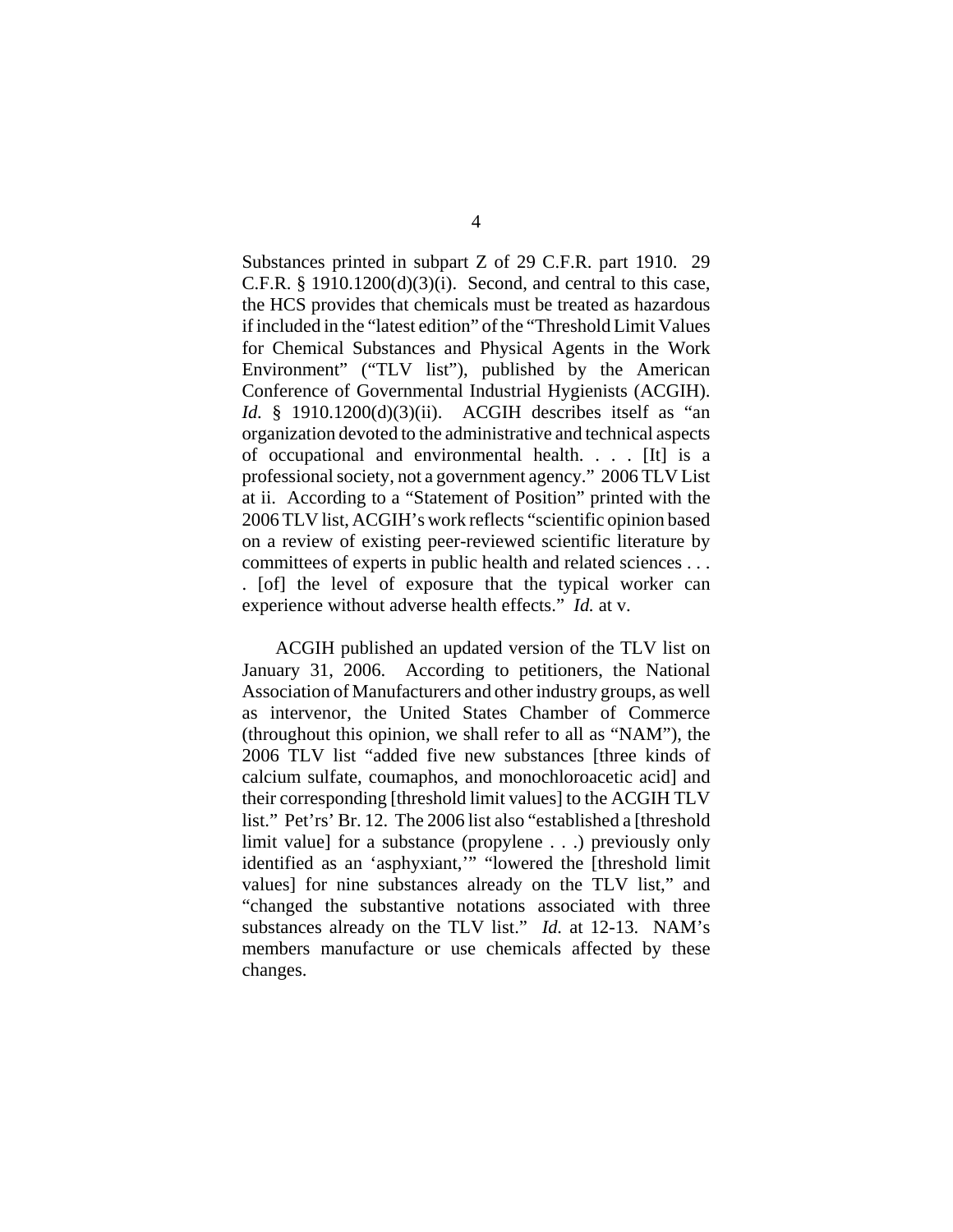Believing that publication of the 2006 TLV list amended the HCS without opportunity for notice and comment, NAM filed this petition for review under 29 U.S.C.  $\S$  655(f), which authorizes challenges to occupational safety or health standards "at any time prior to the sixtieth day after such standard is promulgated." Although NAM focuses on the HCS provision that deems hazardous those chemicals included in the latest TLV list, it identifies three other references to ACGIH's publication. First, the HCS provides that a chemical mixture must be treated as hazardous if a minor component (less than one percent) of the mixture could be released in a concentration that would exceed an ACGIH threshold limit value. 29 C.F.R.  $§$  1910.1200(d)(5)(iv). Second, the HCS requires that for any such chemical mixture, the hazardous component must be included in the mixture's MSDS. *Id.* §  $1910.1200(g)(2)(i)(C)(2)$ . Finally, the HCS mandates that an MSDS include: "The OSHA permissible exposure limit, ACGIH Threshold Limit Value, and any other exposure limit used or recommended by the chemical manufacturer, importer, or employer preparing the material safety data sheet, where available." *Id.* § 1910.1200(g)(2)(vi).

## **II.**

NAM's argument on the merits is straightforward. The same statute that authorizes OSHA to promulgate occupational safety and health standards, 29 U.S.C. § 655, also authorizes it to modify existing standards, but requires that it first publish proposed rules in the Federal Register and allow thirty days for comment. *Id.* § 655(b)(2). Contending that the HCS "automatic[ally] incorporat[es]" each new TLV list upon publication, NAM argues that when the 2006 list was published, "OSHA . . . effectuated a new standard that imposes both new and modified compliance obligations on employers . . . and subjects them to the threat of enforcement actions and sanctions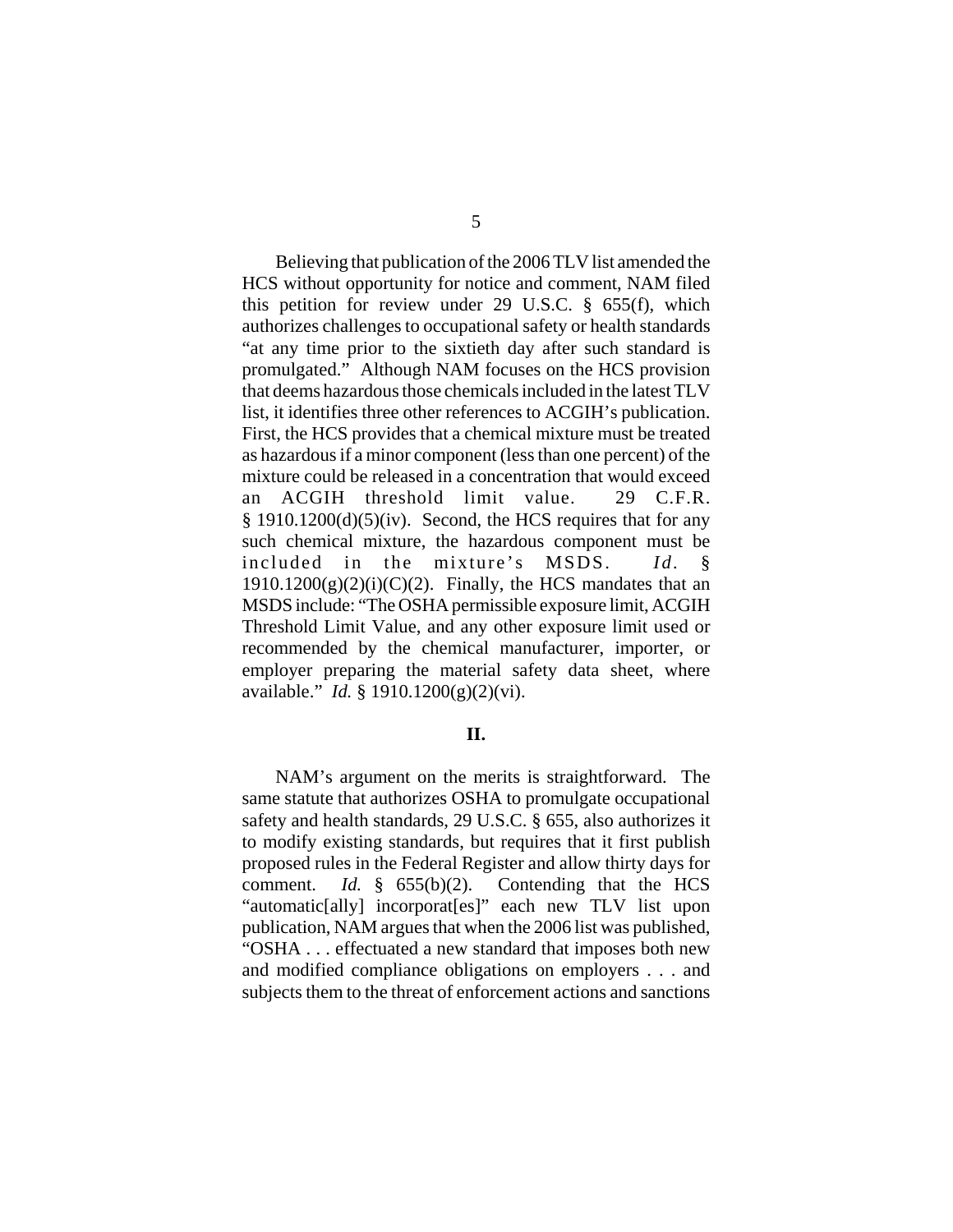for failure to comply with those obligations." Pet'rs' Br. 19. Because OSHA imposed these new obligations without notice and comment, NAM claims that the agency has violated section 655.

The government's response is equally straightforward. Citing section 655(f)'s requirement that petitions for review of occupational safety or health standards be brought within sixty days of promulgation and noting that the HCS provisions referencing the TLV list were promulgated in 1983 (in the cases of 29 C.F.R. § 1910.1200(d)(3)(ii), (d)(5)(iv), and (g)(2)(vi)) and 1987 (in the case of 29 C.F.R. § 1910.1200(g)(2)(i)(C)(2)), OSHA claims that NAM "misse[d] the statutory deadline by about two decades." Resp'ts' Br. 22. Rejecting NAM's view that the 2006 TLV list amended the HCS, OSHA contends that "[t]he [HCS] has always required employers, manufacturers and importers to treat a substance as hazardous if it is listed in the latest edition of the ACGIH TLV compilation." *Id.* at 24.

The question, then, is whether the 2006 TLV list modified the HCS. If so, the sixty-day judicial review clock started running on January 31, 2006—the day the list was published—and the petition for review would be timely. If not, then the clock began running in 1987 (at the latest), which would make the petition twenty years late.

We find the government's arguments persuasive. The Act defines an "occupational safety and health standard" as "a standard which requires conditions, or the adoption or use of one or more practices, means, methods, operations, or processes, reasonably necessary or appropriate to provide safe or healthful employment and places of employment." 29 U.S.C. § 652(8). As OSHA points out, the conditions required of regulated parties changed not at all in 2006. Both before and after publication of the new TLV list, regulated parties were required to treat as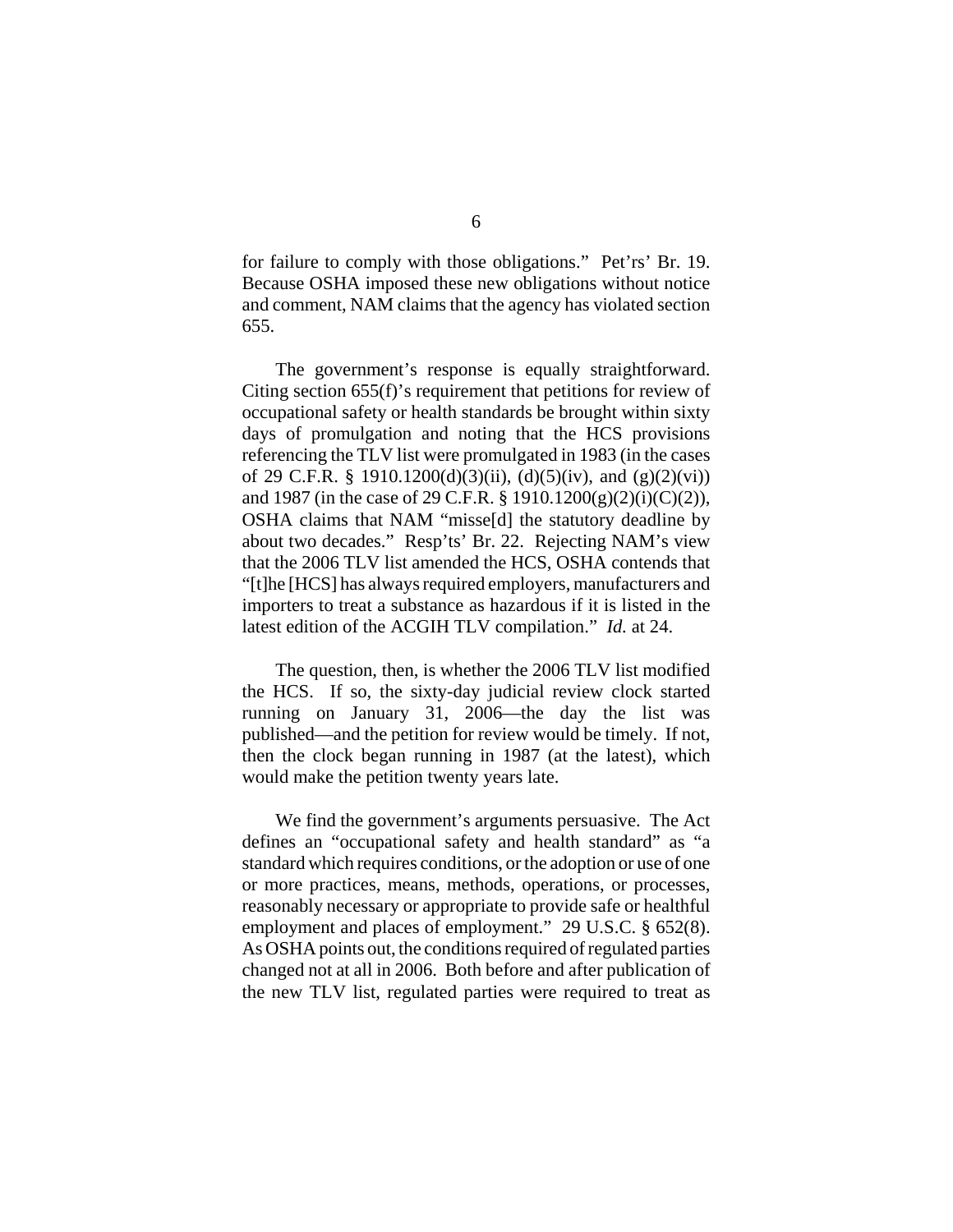hazardous any chemical listed in the then-current version of the list. Imposed by 29 C.F.R. § 1910.1200(d)(3)(ii), that requirement has remained unchanged for more than sixty days. The same is true of the conditions required by the other HCS provisions referencing the TLV list, the youngest of which dates from 1987.

NAM asks us to understand the HCS as defining the conditions required of its members not in terms of a general obligation to comply with the current TLV list, but more specifically in terms of the particular chemicals that industry must treat as hazardous. Yet treating the HCS as prescribing the particular chemicals for which hazard communications are required, as opposed to the system for recognizing such chemicals, would directly contradict the regulatory scheme OSHA established in 1983. With minor exceptions not relevant here, the HCS identifies no specific chemicals as hazardous, instead leaving their evaluation to ACGIH and, in the case of the one-study rule, to regulated entities themselves. NAM's argument for a more specific level of generality would make sense only if the statutory definition of a "standard" required the regulation of particular chemicals. But as we noted in *Animal Legal Defense Fund, Inc. v. Glickman*, we afford agencies "broad deference" when "choosing the level of generality at which to articulate rules." 204 F.3d 229, 235 (D.C. Cir. 2000).

In sum, because the 2006 amendments to ACGIH's TLV list did not modify the HCS and because the HCS has remained unchanged in relevant respects for approximately twenty years, NAM's petition for review is untimely. *Cf. Nat'l Tank Truck Carriers, Inc. v. Fed. Highway Admin.*, 170 F.3d 203 (D.C. Cir. 1999) (rejecting as untimely petition for review challenging agency regulation referencing privately created list of roadworthiness criteria for commercial vehicles). In reaching this conclusion, we recognize that time limits like the one